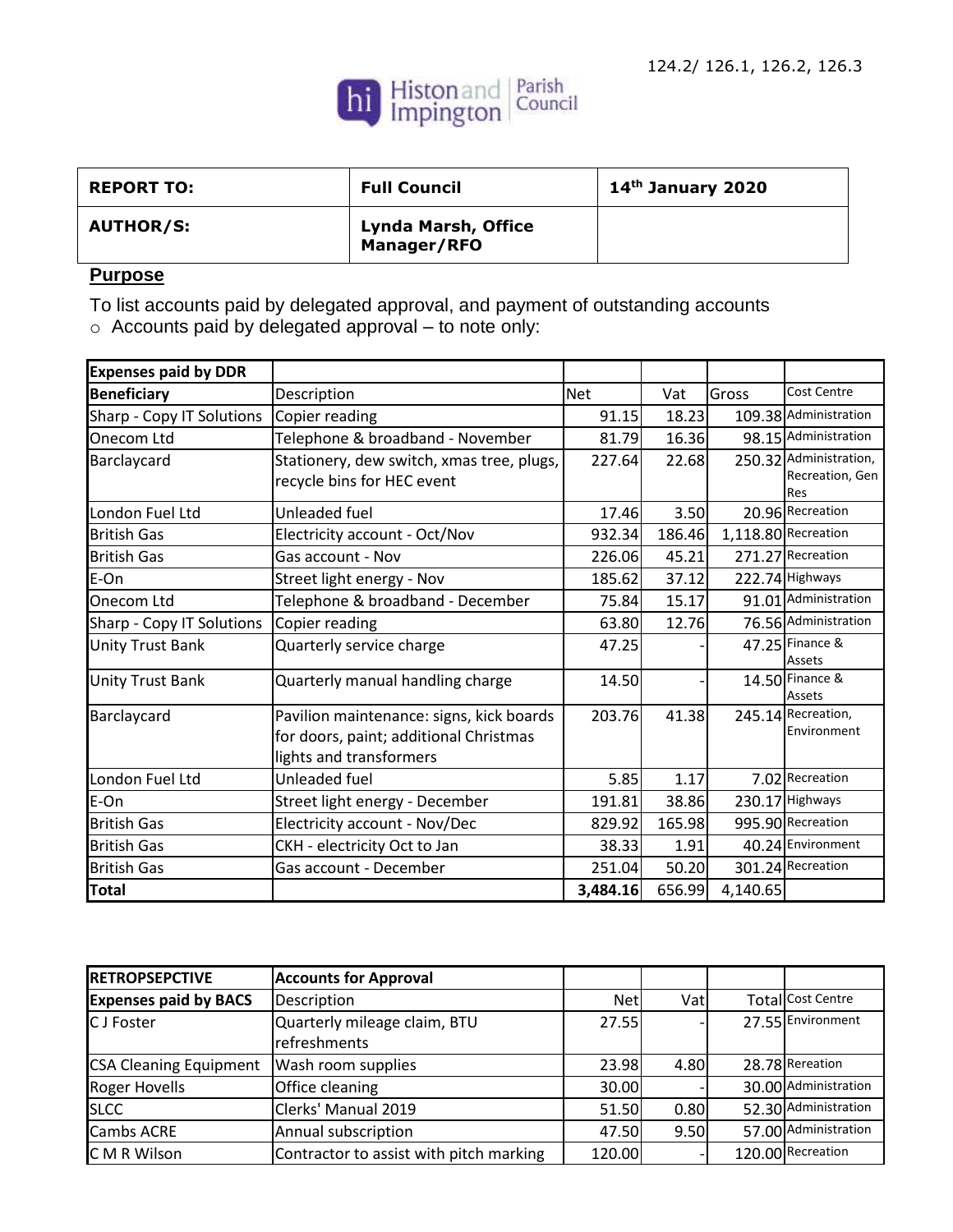|                                              | (Nov, Dec)                                                                                                                                 |           |                   |                              |                          |
|----------------------------------------------|--------------------------------------------------------------------------------------------------------------------------------------------|-----------|-------------------|------------------------------|--------------------------|
| D G Moore Cleaning<br><b>Services</b>        | Pressure wash and clean Youth Shelter                                                                                                      | 120.00    |                   |                              | 120.00 Environment       |
| Pro-Serv Ltd                                 | Supply & install 3no. Sockets with RCD<br>protection to tea hut and storage room                                                           | 130.10    | 26.02             |                              | 156.12 Recreation        |
| <b>Brookfield Groundcare</b>                 | Empty litter bins - The Green, School Hill<br>(to cover staff holiday)                                                                     | 140.00    | 28.00             |                              | 168.00 Environment       |
| Test Strike UK Ltd                           | Annual lightening protection system test<br>(remedial works required)                                                                      | 180.00    | 36.00             |                              | 216.00 Recreation        |
| Ben Burgess Ltd                              | New parts for vertidraier 'drawrod'                                                                                                        | 195.00    | 39.00             |                              | 234.00 Recreation        |
| Cambs Cricket Ltd                            | Duplicate payment made for matches<br>played in August (repayment)                                                                         | 200.00    | 40.00             |                              | 240.00 Recreation        |
| M D Pooley, Sports<br><b>Surface Consult</b> | Shockwave football pitch                                                                                                                   | 275.00    |                   |                              | 275.00 Recreation        |
| <b>Fleet Line Markers Ltd</b>                | Pitchmarkers 15 x 10ltrs                                                                                                                   | 277.95    | 55.59             |                              | 333.54 Recreation        |
| Rougham Estate                               | Christmas tree for The Green                                                                                                               | 296.25    | 59.25             |                              | 355.50 Environment       |
| P A Collacott & Co                           | Replace faulty socket for Christmas tree.<br>Test Village Green distribution board,<br>replace faulty RCBO's, complete test<br>certificate | 354.96    | 70.99             |                              | 425.95 Environment       |
| <b>Iliffe Print</b>                          | Newsletter                                                                                                                                 | 422.50    |                   |                              | 422.50 Administration    |
| Algar Signcraft Ltd                          | Replacement signs for play areas x 4                                                                                                       | 390.00    | 78.00             |                              | 468.00 Recreation        |
| Crossover Group Ltd                          | Replace 4no. Car park floodlights                                                                                                          | 425.00    | 85.00             |                              | 510.00 Recreation        |
| Pro-Serv Ltd                                 | CKH - Install lockable cabinet, new 32A<br>supply inc. RCBO for new distribution<br>board                                                  | 543.00    | 108.60            |                              | 651.60 Spec Reserves     |
| L M Dewar Cleaning<br><b>Services</b>        | Pavilion cleaning - November and<br>December                                                                                               | 698.33    |                   |                              | 698.33 Recreation        |
| C J Allen                                    | CKH - install door and window frames<br>inc. heavy duty bolt and safety film to<br>windows plus subsequent repairs<br>following vandalism  | 804.25    | 160.45            |                              | 964.70 Spec Reserves     |
| <b>Cambs County Council</b>                  | Street light energy - 2018-19 (Impington)                                                                                                  | 733.78    |                   |                              | 733.78 Highways          |
| Fenland Leisure Ltd                          | Repairs to play equipment on recreation<br>grounds                                                                                         | 614.12    | 122.82            |                              | 736.94 Recreation        |
| <b>Acacia Tree Surgery</b>                   | Remove major deadwood from trees on<br>The Green                                                                                           | 1,030.00  | 206.00            |                              | 1,236.00 Environment     |
| <b>Buchans Landscapes</b>                    | Hedge works, basal growth                                                                                                                  | 1,132.19  | 226.44            |                              | 1,358.63 Environment     |
| <b>Cambs County Council</b>                  | Street light energy - 2018-19 (Histon)                                                                                                     | 1,770.84  |                   | 1,770.84 Highways            |                          |
| The Traditional Company                      | Deposit amount for steel for H/Park<br>estate railings                                                                                     | 4,856.35  | 971.27            |                              | 5,827.62 Spec Reserves   |
| <b>Connections Bus Project</b>               | Youth Work contract - Jan to March<br>2020                                                                                                 | 7,519.00  |                   | 7,519.00 Youth               |                          |
| WeCare4Air Ltd                               | A14 air quality monitors - 6 months lease                                                                                                  |           | 7,132.00 1,426.40 |                              | 8,558.40 Gen Reserves    |
| M9 Administration                            | Wages, NI and pension                                                                                                                      | 13,138.17 |                   |                              | 13,138.17 Administration |
|                                              | Rec Groundsman expenses                                                                                                                    | 25.53     |                   |                              | 25.53 Recreation         |
| <b>Expenses by Cheque</b>                    |                                                                                                                                            |           |                   |                              |                          |
|                                              |                                                                                                                                            |           |                   |                              |                          |
| <b>Total</b>                                 |                                                                                                                                            |           |                   | 43,704.85 3,754.93 47,459.78 |                          |